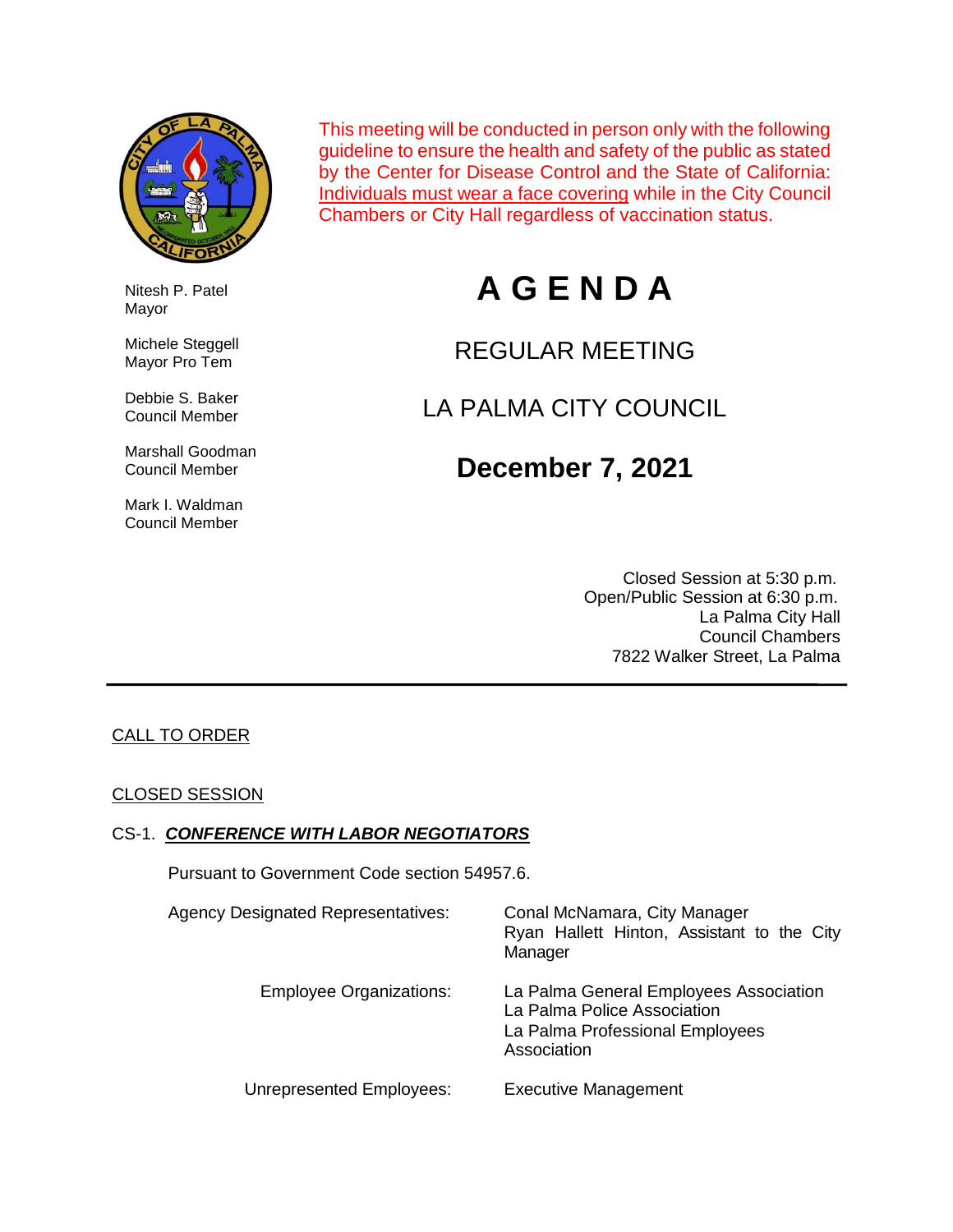#### CS-2. *CONFERENCE WITH REAL PROPERTY NEGOTIATIONS PURSUANT TO GOVERNMENT CODE SECTION 54956.8*

- Property: 5410-14 La Palma Avenue, La Palma, California
- Agency negotiator: Conal McNamara, City Manager Ajit Thind, City Attorney
- Negotiating parties: Victor Chung, Elite Taekwondo Center, LLC

Under negotiations: Price and/or terms of the Amended Lease

#### CS-3. *CONFERENCE WITH LEGAL COUNSEL – INITIATION OF LITIGATION:*

Consideration of whether to initiate litigation pursuant to Government Code Section 54956.9(d)(4): (1 case)

OPEN SESSION: (Scheduled to Start at 6:30 p.m.)

| PLEDGE OF ALLEGIANCE: | Council Member Goodman                                                     |
|-----------------------|----------------------------------------------------------------------------|
| INVOCATION:           | Father Aaron Galvizo, St. Irenaeus Catholic Church<br>Council Member Baker |
| ROLL CALL:            | Council and Commission Members                                             |

#### PRODECURAL ITEMS

#### PI-1. *[City Council Reorganization](https://www.cityoflapalma.org/DocumentCenter/View/11233/PI-1_City-Council-Reorg-2021)*

It is recommended that the City Council take the following actions:

- a) Conduct its annual reorganization by selecting the positions of Mayor and Mayor Pro Tem; and
- b) Make a presentation to outgoing Mayor Nitesh Patel

#### **PRESENTATIONS**

1. Cal Cities Legislative Update by Tony Cardenas, Public Affairs Regional Manager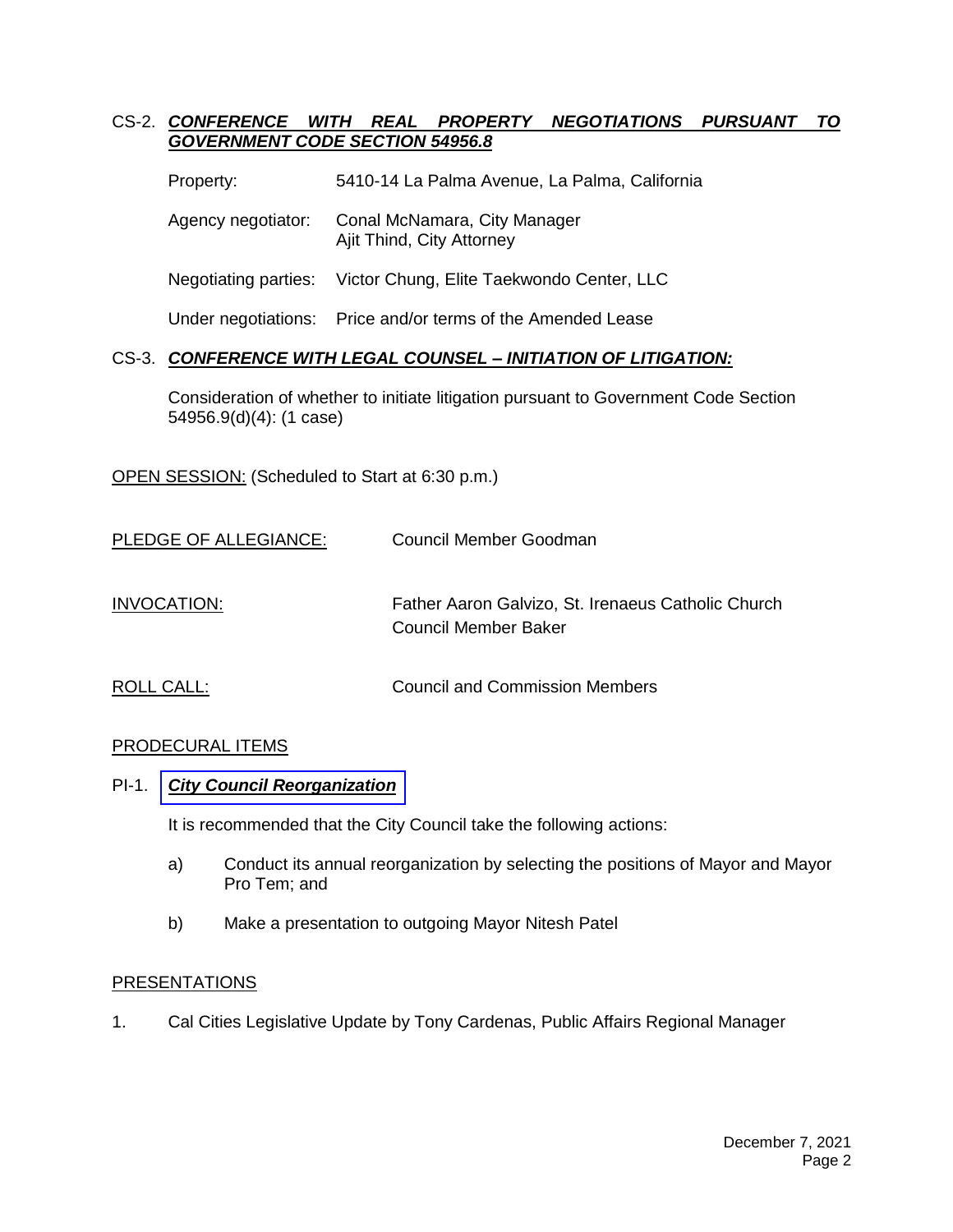#### ORAL COMMUNICATIONS (Time Limit: 5 Minutes Each)

Time has been reserved at this point in the Agenda for persons wishing to speak on any item that is not listed on the Agenda. By law, the City Council and Successor Agency are prohibited from taking action on such oral comments. The matter will be automatically referred to staff for appropriate response or action or will be placed on the Agenda of a future meeting. Matters listed on the Agenda may be addressed either at this time or at the time they are before the City Council for discussion.

RECESS CITY COUNCIL AND CONVENE AS

### **SUCCESSOR AGENCY TO THE DISSOLVED COMMUNITY DEVELOPMENT COMMISSION OF THE CITY OF LA PALMA**

*The City Council will now recess and convene as the Successor Agency to the Dissolved Community Development Commission of the City of La Palma. Members of the La Palma City Council receive no compensation or stipend as a result of convening or participating in either the Successor Agency or otherwise as serving as members of the Successor Agency.*

#### CONSENT CALENDAR (1 Item)

All matters listed under Consent Calendar will be acted upon by one motion affirming the action recommended on the Agenda. There will be no separate discussion on these items prior to voting unless members of the Successor Agency, Staff, or the public request that specific items be removed from the Consent Calendar for separate action. Any member of the public who wishes to discuss a Consent Calendar item should come forward to the microphone and, upon recognition by the Chair, state his or her name, address, and the item number.

#### A. *Approval of [Successor](https://www.cityoflapalma.org/DocumentCenter/View/11231/Item-A_SA-Minutes) Agency Minutes*

Recommendation that the Successor Agency approve the Minutes of the November 2, 2021, Regular Meeting of the Successor Agency.

#### PUBLIC HEARINGS

None Scheduled.

#### REGULAR ITEMS

None Scheduled.

#### ADJOURN THE SUCCESSOR AGENCY

#### **CITY COUNCIL**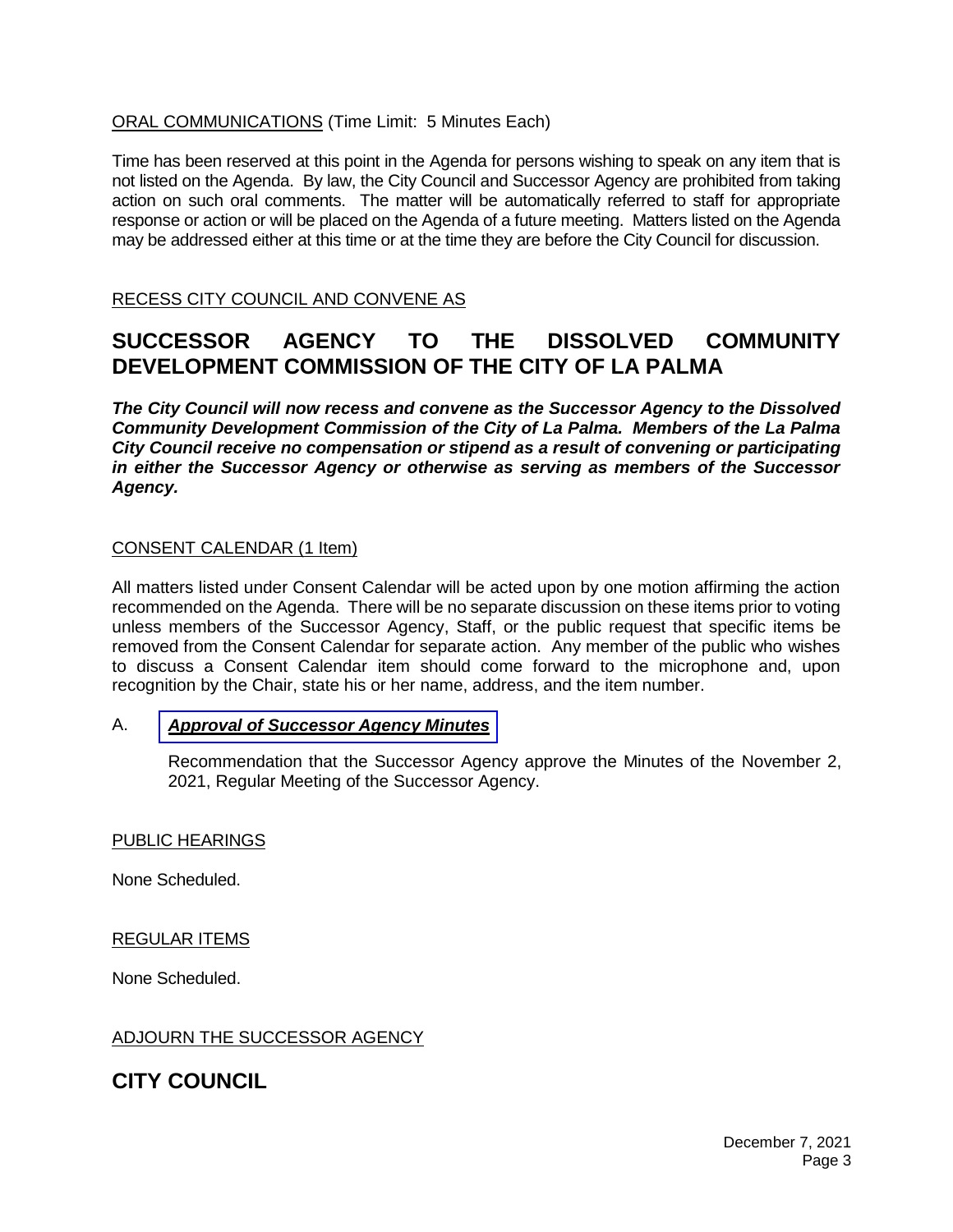#### CONSENT CALENDAR (14 Items)

All matters listed under Consent Calendar will be acted upon by one motion affirming the action recommended on the Agenda. There will be no separate discussion on these items prior to voting unless members of the City Council, Staff, or the public request that specific items be removed from the Consent Calendar for separate action. Any member of the public who wishes to discuss a Consent Calendar item should come forward to the microphone and, upon recognition by the Mayor, state his or her name, address, and the item number.

#### 1. *[Waive the Reading of All Ordinances](https://www.cityoflapalma.org/DocumentCenter/View/11234/Item-1_Read-Ordinances-by-Title)*

Recommendation that the City Council waive the reading of all Ordinances in their entirety and read by title only.

#### 2. *[Approval of Council Minutes](https://www.cityoflapalma.org/DocumentCenter/View/11235/Item-2_CC-Minutes)*

Recommendation that the City Council approved the Minutes of the November 2, 2021, Regular Meeting of the City Council.

#### 3. *[Approval of Register of Demands](https://www.cityoflapalma.org/DocumentCenter/View/11236/Item-3_CC-Warrants)*

Recommendation that the City Council adopt a Resolution approving the Registers of Demands for November 16, 2021, and December 7, 2021.

#### 4. *Second Reading and Adoption of an Ordinance Amending City Zoning Code [\(Chapter 44 of the La Palma Municipal Code\) Section's 44-391 to 44-402, 44-874 to](https://www.cityoflapalma.org/DocumentCenter/View/11237/Item-4_Adoption-of-Sign-Ordinance)  44-877, 44-487 and 44-909 Pertaining to the Regulation of Signs and Signboards*

 $CEQA$ : Exempt pursuant to State CEQA Guidelines Section 15060(c)(2) and 15061(b)(3)

Recommendation that the City Council adopt and order the second reading of an Ordinance of the City of La Palma amending City Zoning Code (Chapter 44 of the La Palma Municipal Code) Section's 44-391 to 44-402, 44-874-44-877, 44-487 and 44-909 pertaining to the regulation of signs and signboards.

#### 5. *[General Plan, Housing Element, and Housing Successor Annual Progress Reports](https://www.cityoflapalma.org/DocumentCenter/View/11238/Item-5_Annual-Progress-Reports-2021)*

Recommendation that the City Council take the following actions:

- a) Receive and file the 2021 General Plan Annual Progress Report, 2021 Housing Element Annual Progress Report, and the Fiscal Year 2020-21 Housing Successor Annual Report; and,
- b) Direct the Community Development Department to:
	- 1) Transmit the 2021 General Plan Annual Progress Report to the Governor's Office of Planning and Research (OPR) and the California State Department of Housing and Community Development (HCD); and,
	- 2) Transmit the 2021 Housing Element Annual Progress Report via emails to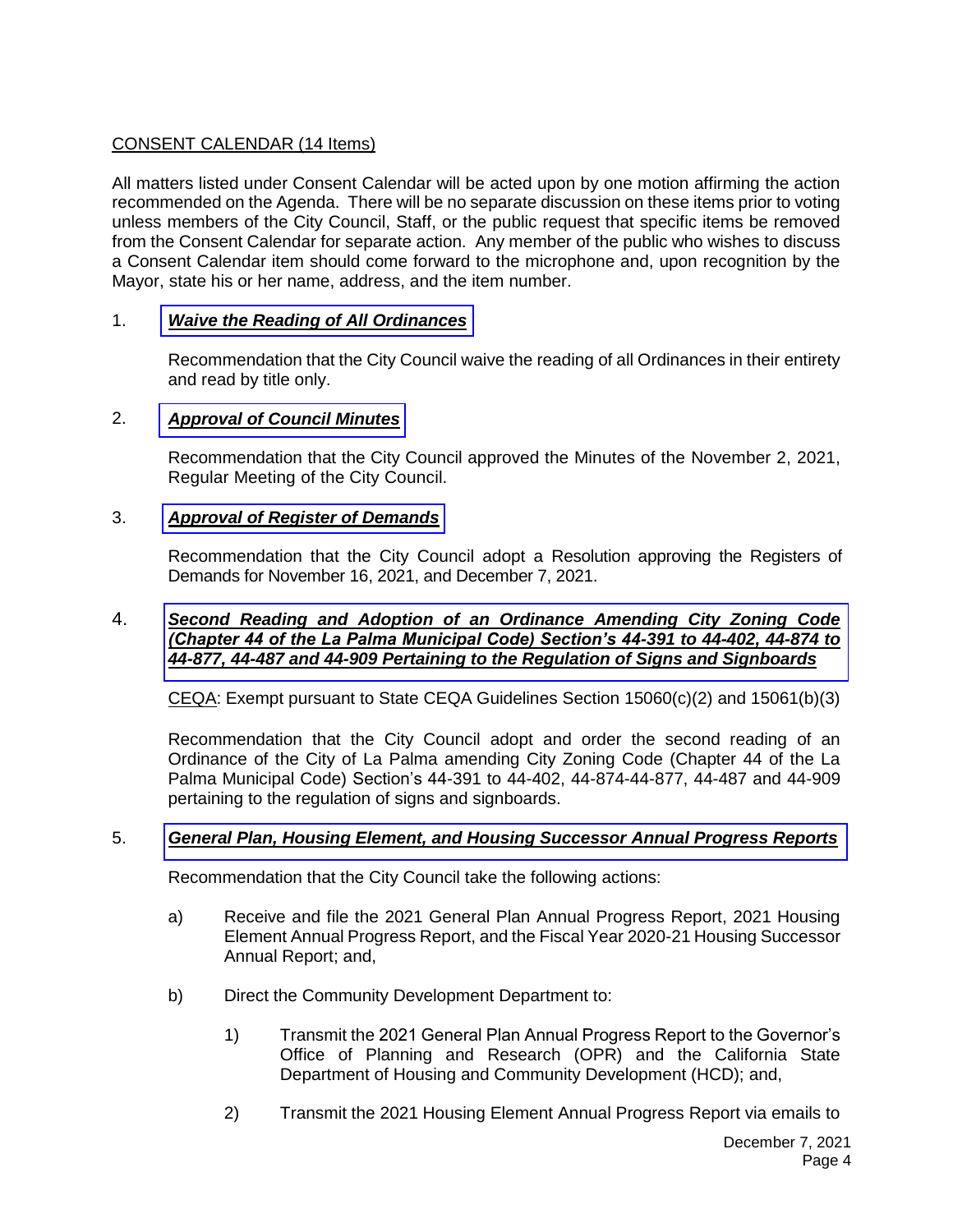the Governor's Office of Planning and Research (OPR) and the California State Department of Housing and Community Development (HCD); and,

3) Transmit the Fiscal Year 2020-21 Housing Successor Annual Report via email to the California State Department of Housing and Community Development (HCD) and make it available on the City's website.

#### 6. *Update of times for the "No Parking, Stopping or Standing" Zone in the Alley [situated on the west and south side of the Commercial Center Located at 5410-5486](https://www.cityoflapalma.org/DocumentCenter/View/11239/Item-6_Walmart-Alley-Resolution)  La Palma Avenue*

CEQA: The proposed action does not constitute a "project" as that term is defined by the California Environmental Quality Act (CEQA), Public Resources Code Section 21000, et seq.

Recommendation that the City Council approve a Resolution (*Attachment 1*) of the City of La Palma updating the "No Parking, Stopping or Standing" Zone in the alley situated on the west and south side of the Commercial Center located at 5410-5486 La Palma Avenue from "10:00 P.M. to 7:00 A.M." to "7:00 P.M. to 7:00 A.M."

#### 7. *[Authorization for the City Manager to Receive Direct Funding from the County of](https://www.cityoflapalma.org/DocumentCenter/View/11224/Item-7_OC-Meal-Gap-Grant-Funding-Agreement)  Orange for Meal Gap Services in La Palma*

Recommendation that the City Council approve and authorize the City Manager to execute all required documents to receive direct funding from the County of Orange for Meal Gap Services in La Palma.

#### 8. *[Authorization for the City Manager to Receive Direct Funding from the North Orange](https://www.cityoflapalma.org/DocumentCenter/View/11225/Item-8_LPCF-Grant-Funding-Agreement)  County Public Safety Collaborative / Grant Funding Agreement with the La Palma Community Foundation*

Recommendation that the City Council approve and authorize the City Manager to execute all required documents to receive direct funding from the North Orange County Public Safety Collaborative, and execute the Grant Funding Agreement with the La Palma Community Foundation to support the School Resource Officer program and the InspoTeen program.

#### 9. *[National Opioid Settlement Agreement](https://www.cityoflapalma.org/DocumentCenter/View/11226/Item-9_Opioid-Settlement-Resolution)*

Recommendation that the City Council approve a Resolution authorizing participation in the National Opioid Settlement and authorize the City Manager to execute the related participation agreement.

#### 10. *[Approval of License Agreement with Southern California Edison Company of Right](https://www.cityoflapalma.org/DocumentCenter/View/11227/Item-10_SCE-Right-of-Way-Lease)of-Way Use for Park and Public Recreation Purposes*

Recommendation that the City Council approve and authorize the Mayor to execute the License Agreement with Southern California Edison Company (SCE) of Right-of-Way (ROW) use for Park and Public Recreation Purposes in the amount of \$116,980.65 for five years, paid in annual installments.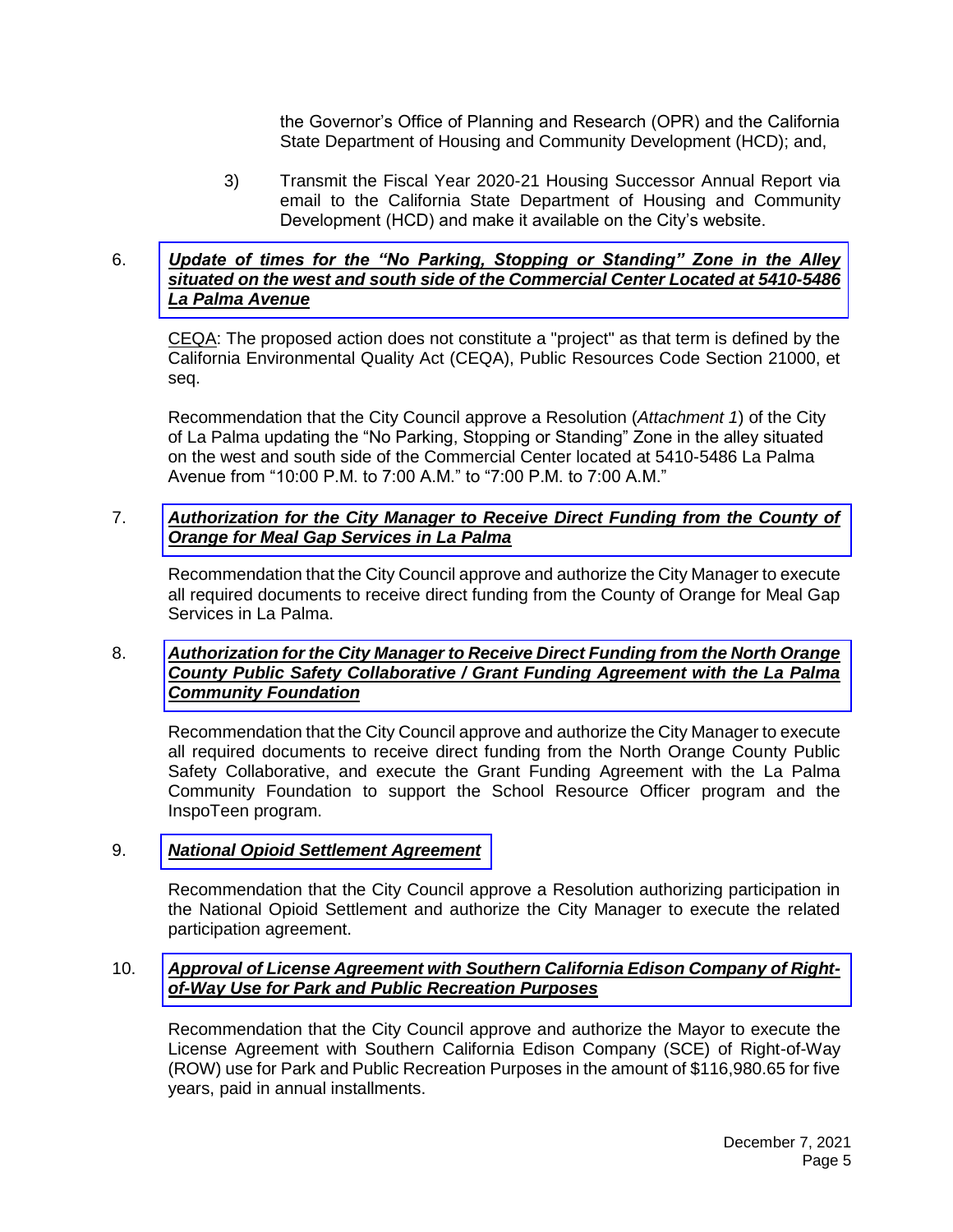#### 11. *[Fourth Amendment to Agreement to Lease for City property located at 5410-14 La](https://www.cityoflapalma.org/DocumentCenter/View/11232/Item11_Taekwondo-Rent)  Palma Avenue, La Palma, California (Elite Taekwondo Center, Inc.)*

Recommendation that the City Council approve and authorize the Mayor to execute the Fourth Amendment to Agreement to Lease for City-owned property located at 5410-14 La Palma Avenue, La Palma, California (Elite Taekwondo Center, Inc.).

#### 12. *Award of Contract to [Greentech Landscape, Inc.](https://www.cityoflapalma.org/DocumentCenter/View/11228/Item-12_AOC-Landscape-Maintenance) for Park and Landscape Maintenance Services*

Recommendation that the City Council award a contract in the amount not to exceed \$375,000 to Greentech Landscape, Inc, of Whittier, California, park and landscape maintenance services amount not to exceed \$125,000.00 annually for three (3) years, with an option to extend the contract for two (2) additional one-year terms with a maximum contract length of five years; and authorize the Mayor to execute the Agreement.

#### 13. *[Award of Contract for Tree Maintenance Services](https://www.cityoflapalma.org/DocumentCenter/View/11229/Item-13_Tree-Maintenance-Services-AOC)*

Recommendation that the City Council award a contract in the amount of \$213,300 to West Coast Arborists, Inc. (WCA) of Anaheim, California, for Annual Tree Maintenance Services for three (3) years, with an option to extend the contract for two (2) additional one-year terms with a maximum contract length of five years; and authorize the Mayor to execute the Agreement.

#### 14. *[Notice of Completion and Acceptance of Work for the Walker Well Rehabilitation](https://www.cityoflapalma.org/DocumentCenter/View/11230/Item-14_NOC-Walker-Rehab)  Project, City Project No. 21-WTR-03*

Recommendation that the City Council accept the work and authorize the Community Services Director to file the Notice of Completion and Acceptance of Work with the Orange County Recorder for the Walker Well Rehabilitation Project, City Project No. 21-WTR-03

#### PUBLIC HEARINGS

None Scheduled.

#### REGULAR ITEMS

None Scheduled.

#### COUNCILMEMBER AB1234 REPORTS, REPORTS FROM CITY-AFFILIATED COMMITTEES, AND COUNCIL REMARKS

#### CITY MANAGER REMARKS

#### CITY ATTORNEY REMARKS